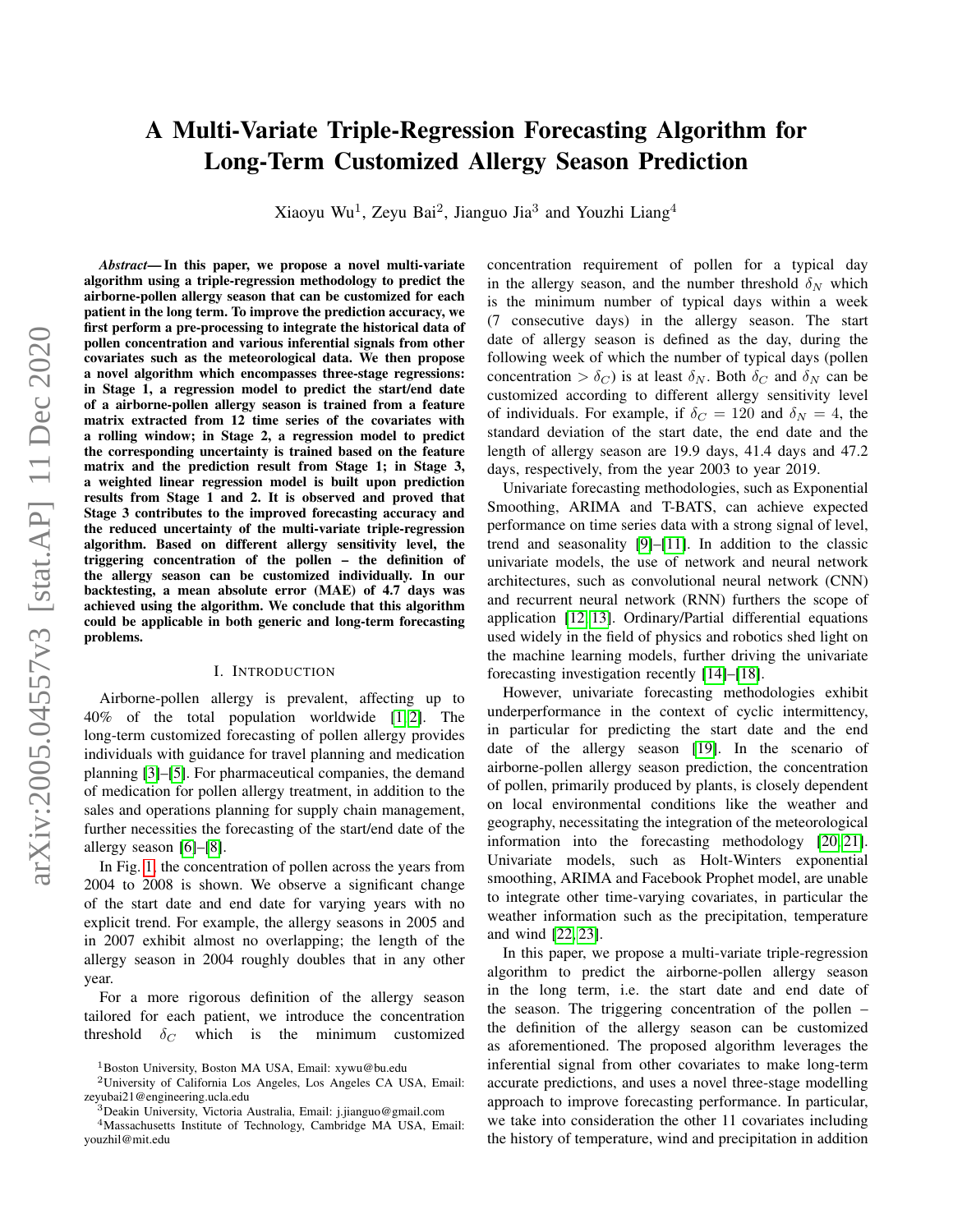to the historical data of pollen concentrations. The prediction results from early stage(s) are used in later regressions to further improve the accuracy and reduce the uncertainty of prediction.

<span id="page-1-0"></span>

Fig. 1: The concentration of pollen as a function of the  $n$ -th day of the year within a 120-day range, i.e. the count of pollen in a cubic meter of air, measured per day for the year from 2004 to 2008. The dashed lines indicate smoothed trend using the Savitzky–Golay filter, merely serving for the visualization.

#### II. ALGORITHM

The proposed algorithm encompasses a three-stage regression for the start/end date of the allergy season prediction, together with a pre-processing for the feature extraction. The data pipeline and the regression algorithm are outlined in Fig. [2.](#page-1-1) In the pre-processing, a total of  $N_f$ (=30) time series selected features are extracted by applying a 14-day rolling window to each of the  $n$  (=12) original time series vectors  $x_i$ , including the pollen concentration history, temperature history, wind history, participation history, etc. The feature matrix corresponding to  $x_i$  is denoted as  $\mathbb{X}_{\mathcal{M}}^{(i)}$  $_{N\times N_f}^{(i)}$ , and the ensemble feature matrix is  $\mathbb{X}_{N\times N_f}^{(1:n)}$  $x_1^{(1:n)}$ <sub>N×Nf</sub> ×n. The ensemble feature matrix is then fed into the three-stage regression. In Stage 1, a Gradient Boosting model to predict the start/end date is trained on a training set  $\mathbb{S}_1$  which is based on the feature matrix  $\mathbb{X}_{N\times N}^{(1:n)}$  $N \times N_f \times n$ . The ground truth for the start/end date of allergy season is determined following the definition after we select appropriate pollen concentration threshold  $\delta_C$  and number threshold  $\delta_N$ . The vector of prediction is given by  $\hat{y} = f_y(\mathbb{X}_{N \times N}^{(1:n)})$  $\binom{(1:n)}{N \times N_f \times n}$ |S<sub>1</sub>. In Stage 2, we select another training set  $\mathbb{S}_2$  based on the feature matrix  $\mathbb{X}_{N\times N}^{(1:n)}$  $N \times N_f \times n$  and the predicted start/end date  $\hat{y}$  from Stage 1 to train another Gradient Boosting model to predict the uncertainty in  $\hat{y}$ . The vector of uncertainty is given by  $\hat{\mathbf{u}} = f_u(\hat{\mathbf{y}}, \mathbb{X}_{N \times N}^{(1:n)})$  $\binom{(1:n)}{N \times N_f \times n}$ )|S<sub>2</sub>. In Stage 3, we perform a weighted linear regression on  $\hat{y}$  based on the linear constraint on start/end date predictions at consecutive days ahead of the allergy season. The weights are assigned according to the predicted uncertainty  $\hat{u}$ . Thus, the final predicted start/end date of the allergy season is obtained by  $\hat{y}^* = f_{WL}(\hat{\boldsymbol{y}})|\boldsymbol{W} = \hat{\boldsymbol{u}}.$ 

Although one can opt to terminate the algorithm at Stage 1 when the predictions are already made, we emphasize that the three-stage regression can guarantee its uncertainty to be smaller than that using only one-stage regression. The proof is given for a simplified problem as follows.

<span id="page-1-1"></span>

- $\overline{n}$ number of time series  $n = 12$
- $\overline{N}$ number of days at which the predictions are made
- $N_f$ number of time series features extracted
- time series of pollen count history or weather (temperature,  $\boldsymbol{x}_i$ wind, precipitation, etc) history

 $\mathbb{X}_{N\times N_f}^{(i)}$ feature matrix generated with a rolling window of 14 days and with a number of features Nf for N days

$$
\mathbb{X}_{N\times N_f\times n}^{(1:n)} = [\mathbb{X}_{N\times N_f}^{(1)}, \dots, \mathbb{X}_{N\times N_f}^{(n)}]
$$

- a vector of predictions for start/end date of the allergy season  $\hat{y}$
- a vector of predictions for uncertainty  $\hat{u}$
- $\hat{y}^*$ final prediction of the start/end date of the allergy season

Fig. 2: Data pipeline of the proposed triple-regression algorithm with a nomenclature. The feature matrix from pre-processing is the input for Stage 1; the outcome from pre-processing and Stage 1 is the input for Stage 2; the regression results from Stage 1 and Stage 2 are used in Stage 3.

We may assume that each prediction in the first-stage regression  $\hat{y}_i$  follows a Gaussian distribution:

$$
\hat{y}_i \in \mathcal{N}(\mu_i, \sigma_i^2),\tag{1}
$$

where the variance  $\sigma_i$  is assumed to be constant  $\sigma_0$ , and  $\mu_i$  is theoretically constrained by a linear relationship given the predictions are made at consecutive days  $z_i$ . To set up the problem of a multi-linear regression in general, we may consider p independent variables  $x_1, ..., x_n$  and one dependent variable y. Suppose we have  $n (n > p)$ observations,

$$
\hat{y}_i = \beta_0 + \sum \beta_i z_{ij} + \epsilon_i, \, i = 1, ..., n,
$$
 (2)

where  $\beta_i$  are the coefficients of the *i*-th dependent variable  $x_i$ . Our goal is to minimize the sum of the weighted squared residuals (errors)  $\epsilon_i$ . Thus, the cost function is:

$$
\sum_{i=1}^{n} w_i \epsilon_i^2 = \sum_{i=1}^{n} w_i \left( \hat{y}_i - \beta_0 - \sum_{j=1}^{p} \beta_j z_{ij} \right)^2, \qquad (3)
$$

where the weights  $w_i$  is provided by the inverse of the uncertainty  $\hat{u}_i^2|_{(2)}$  from the regression results in Stage 2,  $w_i = 1/\sigma_i^2|_{(2)} = 1/\hat{u}_i^2|_{(2)}$ . No analytical solution can be obtained for a set of random weights. Without loss of generality, we can focus on a simplified scenario with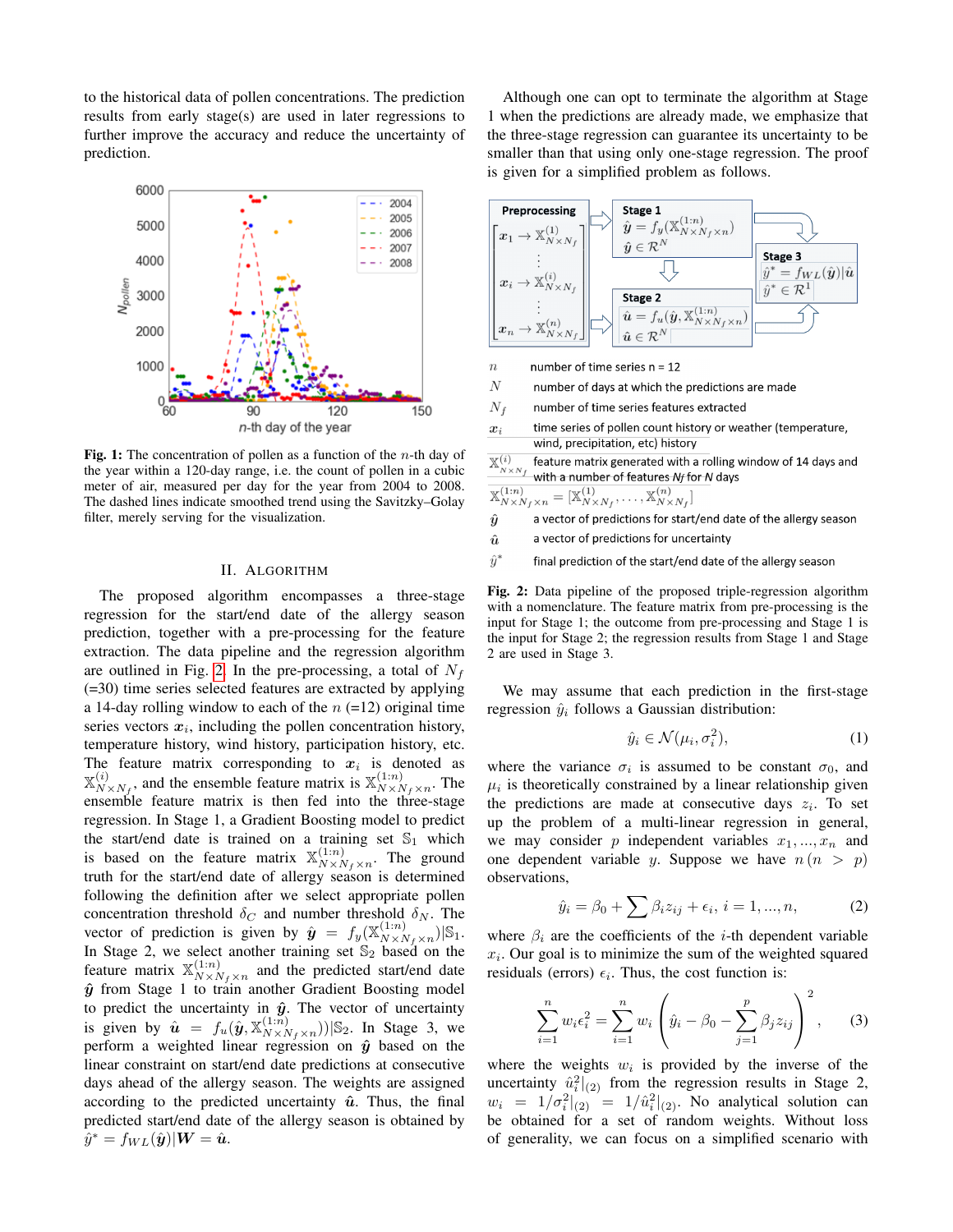uniform weights, and the linear regression results can be expressed as:

$$
\hat{Y} = \mathbb{E}[Y] + \frac{\text{Cov}(Z, Y)}{\text{Var}(Z)}(Z - \mathbb{E}[Z]),\tag{4}
$$

where  $\mathbb{E}[Y]$  is the expectation of random variable Y,  $Cov(Z, Y)$  is the covariance of random variable Z and Y, and  $\text{Var}(Z)$  is the variance of random variable Z.

<span id="page-2-0"></span>

Fig. 3: Threshold function  $f_{th}(N)$ , and minimum number of days  $N_n$  to reduce uncertainty, as functions of the regression coefficient  $\beta_0$  with varying number of days N used for prediction. The shaded area indicates the regime where the variance using a three-stage regression is reduced compared with the one-stage regression counterpart. Note that  $\beta_1$  is assumed to be 1 under the condition of ideal scenario.

In the context of predicting the start/end date of the allergy season, the only independent variable in the weighted linear regression is the date  $z_i$  at which the prediction is made. Thus, we only have two non-zero coefficients,  $\beta_0$  and  $\beta_1$ , to be learned from the regression. The variance of the predicted coefficient can be approximated by [\[24\]](#page-3-17):

$$
\sigma^2(\hat{\beta}_0) = \sigma^2 \left( \frac{1}{n} + \frac{\overline{z}^2}{\sum_{0}^{N} (z_i - \overline{z})^2} \right),
$$
  

$$
\sigma^2(\hat{\beta}_1) = \sigma^2 \frac{1}{\sum_{0}^{N} (z_i - \overline{z})^2},
$$
 (5)

It can be shown that  $\sigma'^2$  is related to the uncertainty from the Gradient Boosting regression in Stage 1 through the following formula:

$$
\sigma'^2 = \frac{\sigma_0^2}{N}.\tag{6}
$$

The final prediction of the start/date date  $\hat{y}^*$  is given by the z-intercept of the line from the weighted linear regression:

$$
\hat{y}^* = -\frac{\beta_0}{\beta_1} \tag{7}
$$

<span id="page-2-1"></span>

Fig. 4: Start date  $\hat{y}$  predicted in Stage 1, as a function of the z-th day of the year 2005, where the error bar indicates the standard deviation predicted in Stage 2. Straight lines are the weighted linear regression results with different number of predictions considered. (Inset) Final prediction of the start date  $\hat{y}^*$  predicted in Stage 3, as a function of the z-th day of the year. Shaded area indicates the band of standard deviation.

Thus, the standard deviation of  $\hat{y}^*$  is approximated by

$$
\sigma(\hat{y}^*) = \hat{y}^* \sqrt{\frac{\sigma'^2(\hat{\beta}_0)}{\hat{\beta}_0^2} + \frac{\sigma'^2(\hat{\beta}_1)}{\hat{\beta}_1^2}}\n= -\frac{\hat{\beta}_0}{\hat{\beta}_1} \sqrt{\frac{\sigma'^2}{\hat{\beta}_0^2} \left(\frac{1}{n} + \frac{\overline{x}^2}{\sum (x_i - \overline{x})^2}\right) + \frac{\sigma'^2}{\hat{\beta}_1^2} \frac{1}{\sum (x_i - \overline{x})^2}\n\tag{8}
$$

Utilizing the third-stage regression, we aim for a reduced variance, i.e.  $\sigma^2(\hat{y}^*) < \sigma_0^2$ . In other words, the uncertainty should be reduced from the one-stage regression result. It is obvious that a minimum number of days  $N_n$  where the predictions are made in Stage 1 is required to guarantee the reduced uncertainty. We can calculate  $N_n$  by first defining the threshold function:

$$
f_{th}(N_n) = \frac{1}{N_n \hat{\beta}_1^2} \left( \frac{1}{N_n} + \frac{\overline{x}^2}{\sum_{0}^{N_n} (x_i - \overline{x})^2} + \frac{\hat{\beta}_0^2 / \hat{\beta}_1^2}{\sum_{0}^{N_n} (x_i - \overline{x})^2} \right),\tag{9}
$$

then setting  $f_{th}(N_n)$  to 1, indicating that the uncertainty does not change after the weighted linear regression.

## III. RESULTS AND DISCUSSION

To guarantee a reduced uncertainty in the three-stage regression compared with the one-stage regression, we obtain the minimum number of days,  $N_n$ , used for making predictions. In Fig. [3,](#page-2-0) we plot the threshold function  $f_{th}(N)$ as a function of the coefficient  $\beta_0$  with varying N. The shaded area in Fig. [3](#page-2-0) indicates the regime where the three-stage regression has a reduced uncertainty.